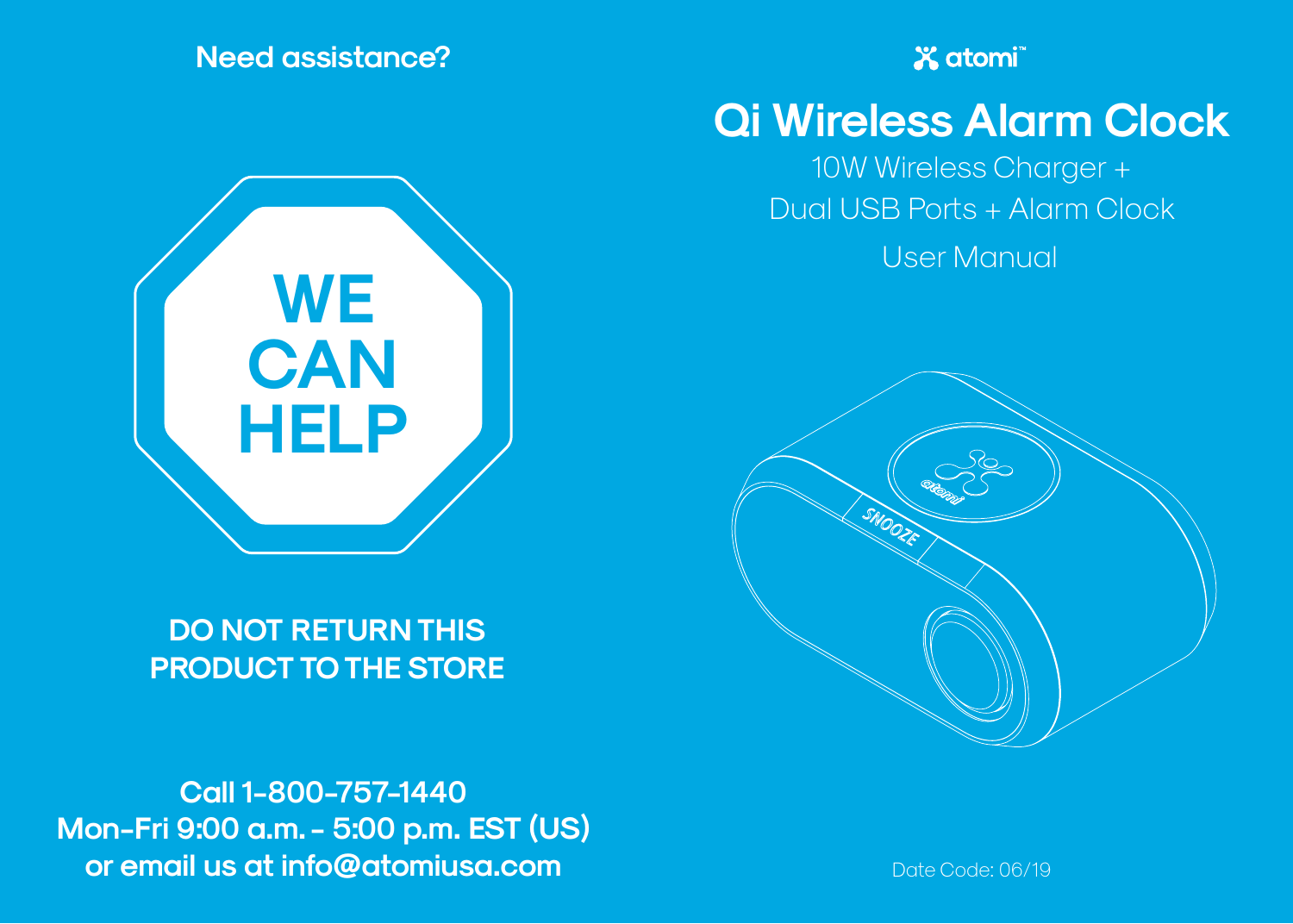### Thank you for purchasing the atomi Qi Wireless Alarm Clock

Charge your smartphone with an ultra modern alarm clock designed to hold and protect your device as it powers up.

The atomi Qi Wireless Alarm Clock features Qi technology that allows you to charge a compatible device quickly and wirelessly through electromagnetic induction.

All you have to do is place any compatible device on the Qi Wireless Alarm Clock to charge it.

NOTE: If a device is not Qi compatible, you will need a Qi receiver to charge the device.

#### Charging Your Wireless Device

**1**Connect the wall plug to a wall outlet and to the Qi Wireless Alarm Clock.



**2**

Place the device on the top center of your Qi Wireless Alarm Clock. Charging will begin on contact.



### What's Inside

1. Qi Wireless Alarm Clock 2. 5-foot Detachable Cable

### **Specifications**

Qi Charge Pad Specifications: Output: 10W

USB Specifications: Input: 100-240V~50/60Hz 0.6A max Each USB Output:  $5V = 2.4A$  max Total USB Output Current: 2.4A max Total: 22W Max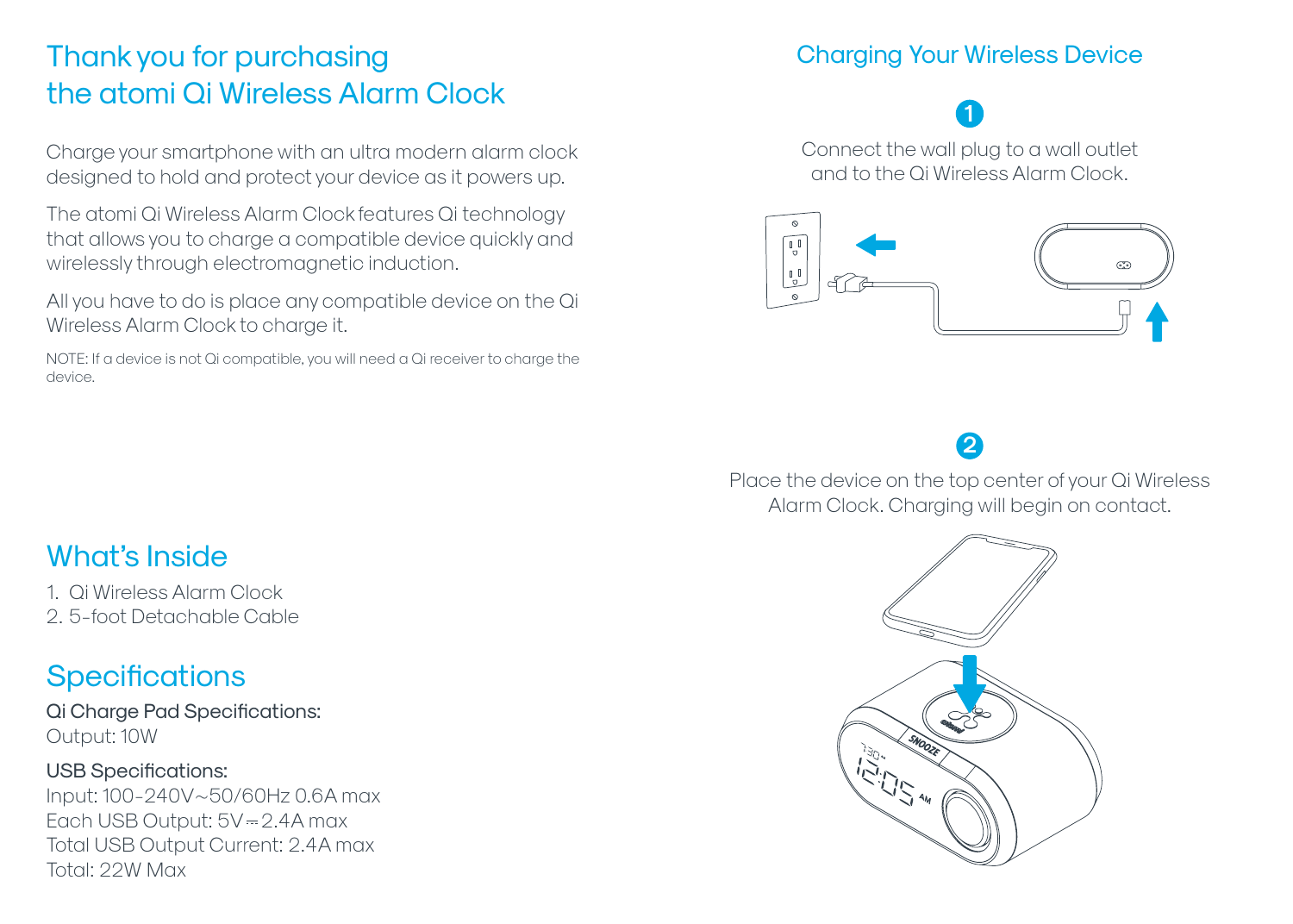#### Setting Up Your Clock



Press and hold the circle button for 3 seconds to set alarm and clock time.



The rotating scroll wheel adjusts alarm and time. Alarm/clock time blinks while adjusting.

#### **Steps**

Press and hold the circle button for 3 seconds and the alarm hour will start blinking. Scroll wheel to adjust, press the circle button to confirm and move on to the next time to set. In order, it will be: alarm hour, alarm minute, clock hour, and clock minute. Press circle button to confirm the settings. Screen returns back to normal mode if no action is taken after 15 seconds.

#### Alarm

Press the circle twice to turn OFF alarm. Press the circle twice again to turn ON alarm.

The alarm icon indicates alarm setup is on. At the set time, the alarm will sound for 1 minute

(60 seconds).

Press the circle button once to turn OFF alarm. The alarm will turn off automatically after 1 minute if no button is pressed.

#### **Snooze**

While the alarm is sounding, press the snooze button to temporarily silence the alarm for 5 minutes. The alarm will repeat for 1 minute after 5 minutes of standby.

#### Screen Brightness

When the alarm is not ringing, press snooze to adjust screen brightness (strong, middle & weak).